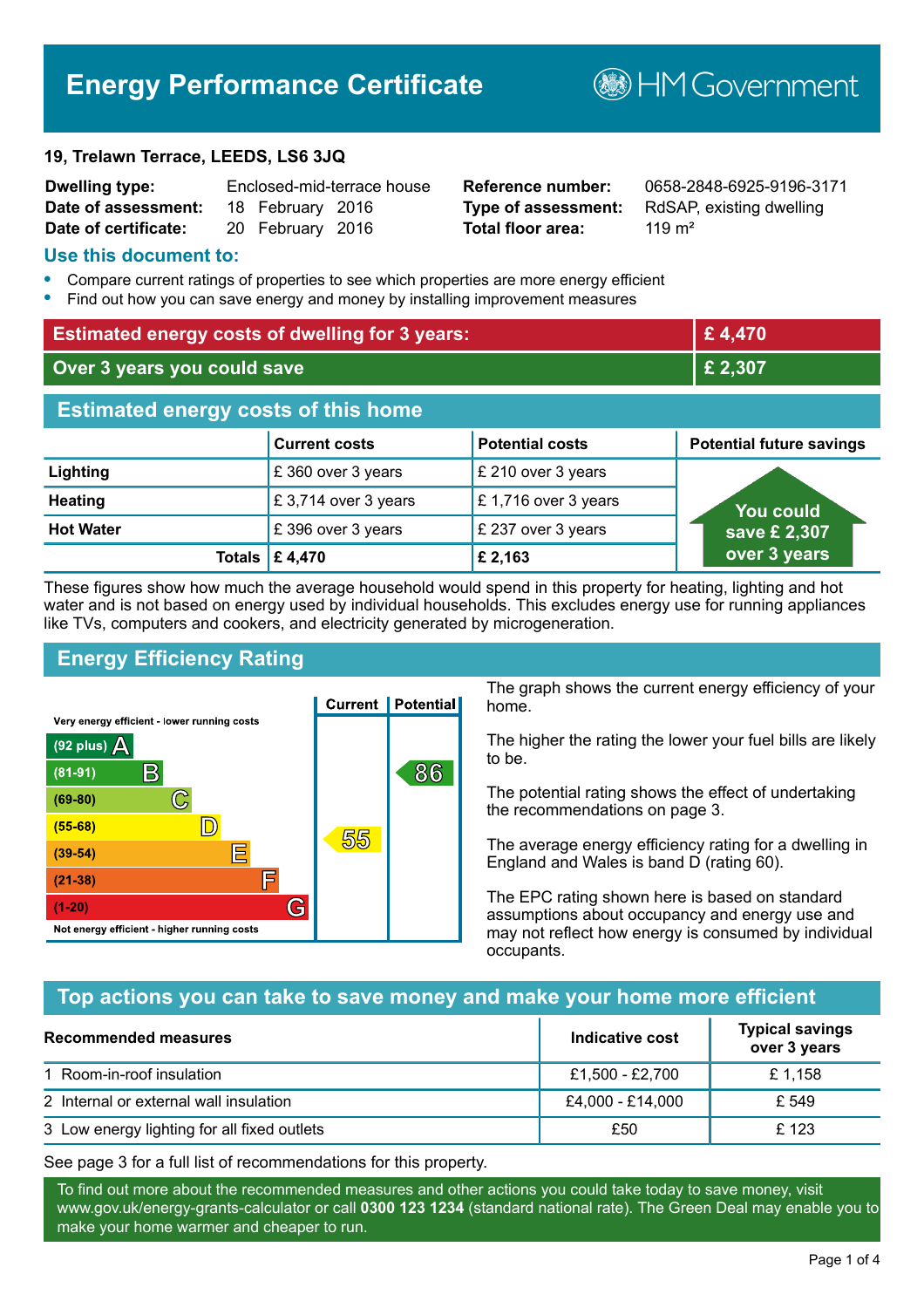#### **Summary of this home's energy performance related features**

| <b>Element</b>        | <b>Description</b>                             | <b>Energy Efficiency</b> |
|-----------------------|------------------------------------------------|--------------------------|
| Walls                 | Solid brick, as built, no insulation (assumed) | $\star$ * * * *          |
| Roof                  | Roof room(s), no insulation (assumed)          | *****                    |
| Floor                 | Solid, no insulation (assumed)                 |                          |
| Windows               | Fully double glazed                            | ★★★☆☆                    |
| Main heating          | Boiler and radiators, mains gas                | ★★★★☆                    |
| Main heating controls | Programmer, TRVs and bypass                    | ★★★☆☆                    |
| Secondary heating     | None                                           |                          |
| Hot water             | From main system                               | ★★★★☆                    |
| Lighting              | Low energy lighting in 29% of fixed outlets    | ★★★☆☆                    |

Current primary energy use per square metre of floor area: 322 kWh/m² per year

The assessment does not take into consideration the physical condition of any element. 'Assumed' means that the insulation could not be inspected and an assumption has been made in the methodology based on age and type of construction.

#### **Low and zero carbon energy sources**

Low and zero carbon energy sources are sources of energy that release either very little or no carbon dioxide into the atmosphere when they are used. Installing these sources may help reduce energy bills as well as cutting carbon. There are none provided for this home.

#### **Your home's heat demand**

For most homes, the vast majority of energy costs derive from heating the home. Where applicable, this table shows the energy that could be saved in this property by insulating the loft and walls, based on typical energy use (shown within brackets as it is a reduction in energy use).

| <b>Heat demand</b>           | <b>Existing dwelling</b> | Impact of loft<br>insulation | Impact of cavity<br>wall insulation | Impact of solid<br>wall insulation |
|------------------------------|--------------------------|------------------------------|-------------------------------------|------------------------------------|
| Space heating (kWh per year) | 18,925                   | (219)                        | N/A                                 | (2,642)                            |
| Water heating (kWh per year) | 2,287                    |                              |                                     |                                    |

You could receive Renewable Heat Incentive (RHI) payments and help reduce carbon emissions by replacing your existing heating system with one that generates renewable heat, subject to meeting minimum energy efficiency requirements. The estimated energy required for space and water heating will form the basis of the payments. For more information, search for the domestic RHI on the www.gov.uk website.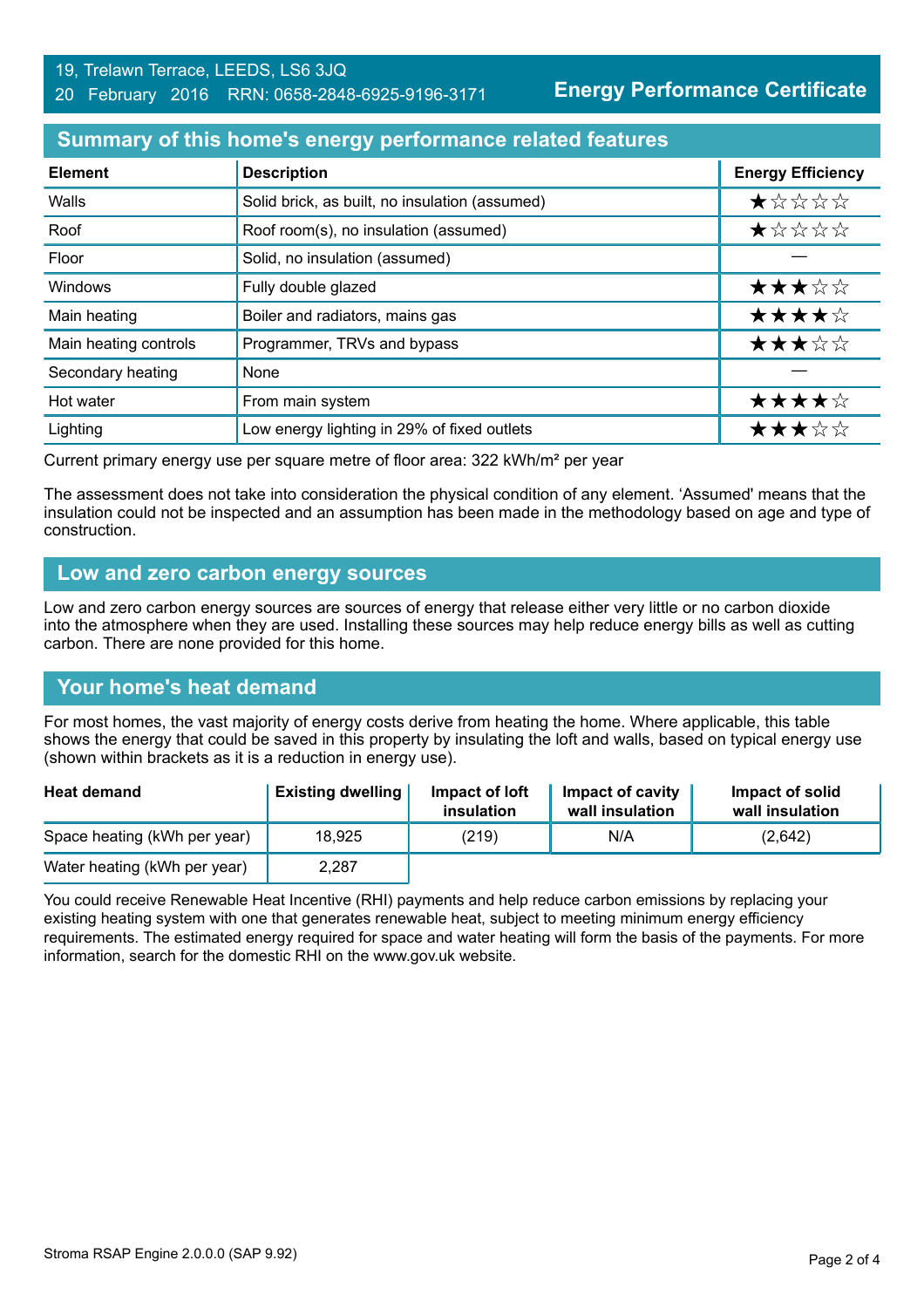#### 19, Trelawn Terrace, LEEDS, LS6 3JQ 20 February 2016 RRN: 0658-2848-6925-9196-3171

#### **Recommendations**

The measures below will improve the energy performance of your dwelling. The performance ratings after improvements listed below are cumulative; that is, they assume the improvements have been installed in the order that they appear in the table. Further information about the recommended measures and other simple actions you could take today to save money is available at www.gov.uk/energy-grants-calculator. Before installing measures, you should make sure you have secured the appropriate permissions, where necessary. Such permissions might include permission from your landlord (if you are a tenant) or approval under Building Regulations for certain types of work.

| <b>Recommended measures</b>               | Indicative cost  | <b>Typical savings</b><br>per year | <b>Rating after</b><br>improvement |
|-------------------------------------------|------------------|------------------------------------|------------------------------------|
| Room-in-roof insulation                   | £1,500 - £2,700  | £386                               | D67                                |
| Internal or external wall insulation      | £4,000 - £14,000 | £183                               | C72                                |
| Low energy lighting for all fixed outlets | £50              | £41                                | C73                                |
| Heating controls (room thermostat)        | £350 - £450      | £41                                | C74                                |
| Replace boiler with new condensing boiler | £2,200 - £3,000  | £83                                | C77                                |
| Solar water heating                       | £4,000 - £6,000  | £ 37                               | <b>C78</b>                         |
| Solar photovoltaic panels, 2.5 kWp        | £5,000 - £8,000  | £ 258                              | <b>B86</b>                         |

#### **Alternative measures**

There are alternative measures below which you could also consider for your home.

- **•** Biomass boiler (Exempted Appliance if in Smoke Control Area)
- **•** Micro CHP

# **Opportunity to benefit from a Green Deal on this property**

Green Deal Finance allows you to pay for some of the cost of your improvements in instalments under a Green Deal Plan (note that this is a credit agreement, but with instalments being added to the electricity bill for the property). The availability of a Green Deal Plan will depend upon your financial circumstances. There is a limit to how much Green Deal Finance can be used, which is determined by how much energy the improvements are estimated to **save** for a 'typical household'.

You may be able to obtain support towards repairs or replacements of heating systems and/or basic insulation measures, if you are in receipt of qualifying benefits or tax credits. To learn more about this scheme and the rules about eligibility, call the Energy Saving Advice Service on **0300 123 1234** for England and Wales.